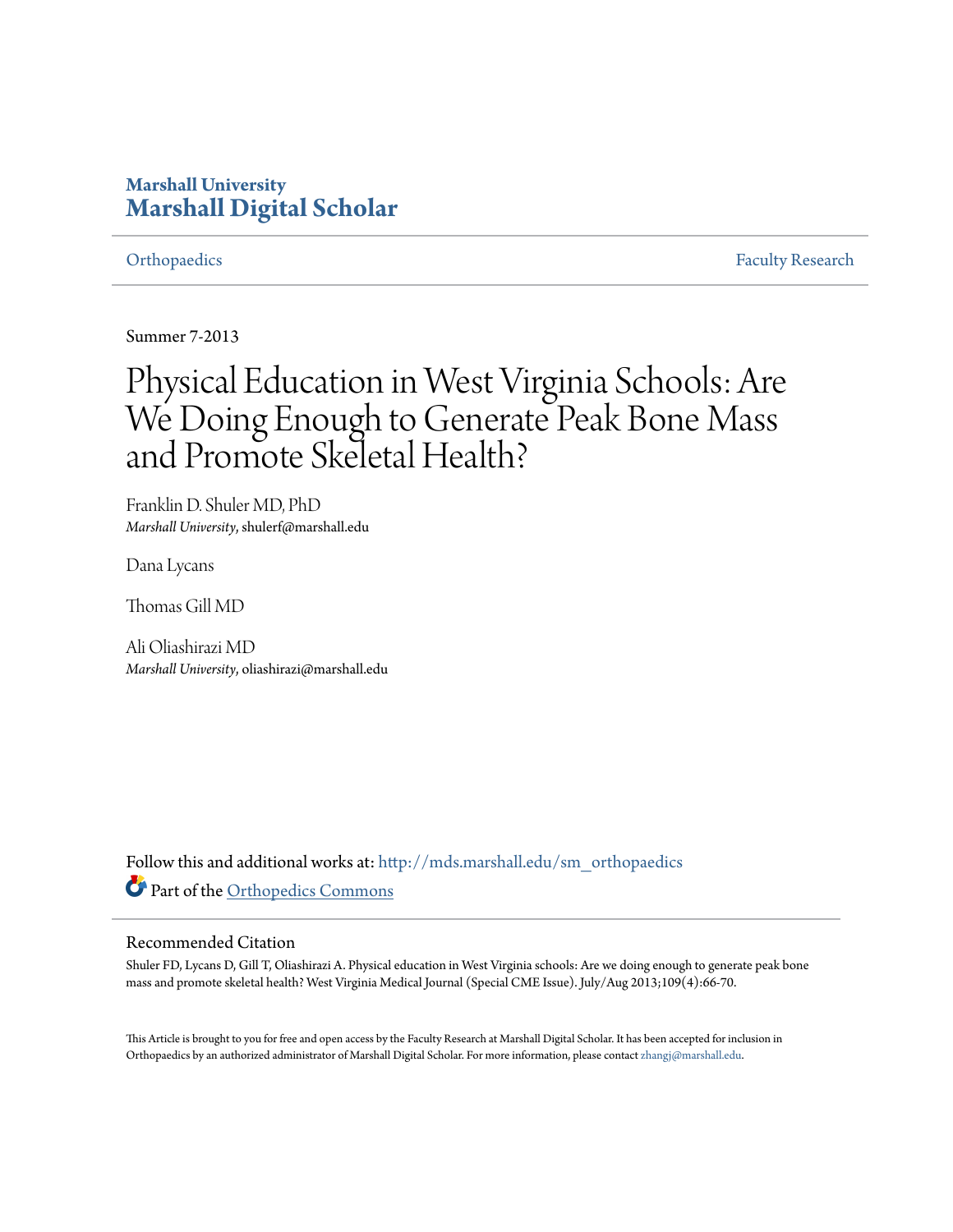# Physical Education in West Virginia Schools: Are We Doing Enough to Generate Peak Bone Mass and Promote Skeletal Health?

#### **Franklin D. Shuler, MD, PhD**

*Associate Professor, Orthopaedic Trauma; Vice Chairman, Orthopaedic Research; Medical Director, Senior Fracture Program, Dept. of Orthopaedic Surgery, Marshall University, Huntington, WV*

#### **Dana Lycans, MD**

*Orthopaedic Resident (PGY I), Dept. of Orthopaedic Surgery, Marshall University, Huntington, WV*

#### **Thomas Gill, MD**

*Orthopaedic Resident (PGY II), Dept. of Orthopaedic Surgery, Marshall University, Huntington, WV*

#### **Ali Oliashirazi, MD**

*Professor and Chairman; Program Director; Dept. of Orthopaedic Surgery, Marshall University, Huntington, WV*

**Corresponding author**: Franklin D. Shuler, MD, PhD, Marshall University, Dept. of Orthopaedic Surgery, 1600 Medical Center Dr., Ste. G-500, Huntington, WV 25701; shulerf@marshall.edu.

#### **Abstract**

Peak bone mass (PBM) is attained at 25-35 years of age, followed by a lifelong decline in bone strength. The most rapid increase in bone mass occurs between the ages of 12-17. Daily school physical education (PE) programs have been shown to produce measurable increases in PBM, but are not federally mandated. Increases in PBM can decrease the lifelong risk of osteoporosis and fractures; critical for West Virginia prevention programs. Nationally only 1 in 6 schools require PE three days per week, with 4% of elementary schools, 8% of middle schools and 2% of high schools providing daily PE. In 2005, West Virginia passed the Healthy Lifestyles Act that returned physical education to the K-12 curriculum. This law requires only one credit of PE from grades 9-12 and provides only 35% of the recommended PE for grades K-12. This article highlights the relationship of

PE to PBM and discusses the potential impact on West Virginia skeletal health.

### **Introduction**

#### **Skeletal development, peak bone mass and osteoporosis**

Throughout life, there is a constant turnover of bone through a process called remodeling that involves both the formation and absorption of bone. During the growing years, there is a net positive balance toward bone formation. The amount of bone accrued during this critical time contributes to our peak bone mass (PBM) and is a major determinant in the reduction of fracture risk later in life.1-3 The greatest increases in bone mass are obtained between the ages of 12-15 years in girls and 14-17 years in boys, with PBM occurring at 25-35 years of age.2,4,5 (**Figure 1**) After peak bone mass is achieved, a neutral or negative balance occurs throughout life favoring bone loss and increasing the risk of osteoporosis and fracture.

An individual's PBM is influenced primarily by genetics.<sup>6-10</sup> The remaining variance in bone density is affected by nutrition and physical activity.4,11,12 Increases in PBM by 10% would reduce the fracture risk by 50% and delay the onset of osteoporosis by 13 years, placing critical emphasis on school nutrition and exercise programs.13-15 (**Figure 1,** 

**lines A and B**) Strategies to prevent osteoporosis development later in life should therefore focus on the establishment of behaviors at a young age that maximize PBM, avoid exposure to risk factors like alcohol and smoking, and slow the bone loss associated with aging.14,16

For avoidance of risk factors, we have one of the nation's top rates for smoking (28.2%), heavy alcohol use, and physical inactivity (33.2%). The Centers for Disease Control documented that 17.3% of adolescents reported having no physical activity during a 7 day time period, with only 24% attending daily physical education classes.17,18 Additionally, our aging population (WV is second nationally for percent population ≥ 65 years of age) and predominant 94.4% Caucasian ethnicity (ethnicity with the greatest risk of osteoporosis and fracture) present non-modifiable risk factors that dramatically impact the state's skeletal health.<sup>19,20</sup> Thus, our current state mandates should try to maximize PMB through the development of school age prevention programs. Current law requires only 1 credit of physical education after 8th grade following the passage of House Bill 2816 – the Healthy Lifestyles Act – that returned physical education to the K-12 curriculum.<sup>17,18</sup> (Table 1)

## **Objectives**

*This article highlights that current West Virginia state law limits the amount of physical education (PE) required at the most critical time for the development of peak bone mass. The PE mandates are currently below national organization recommendations. Introduction of dynamic, load-bearing exercises, in addition to increasing the quantity of exercise, can lessen the burden chronic diseases like osteoporosis, obesity, and heart disease.*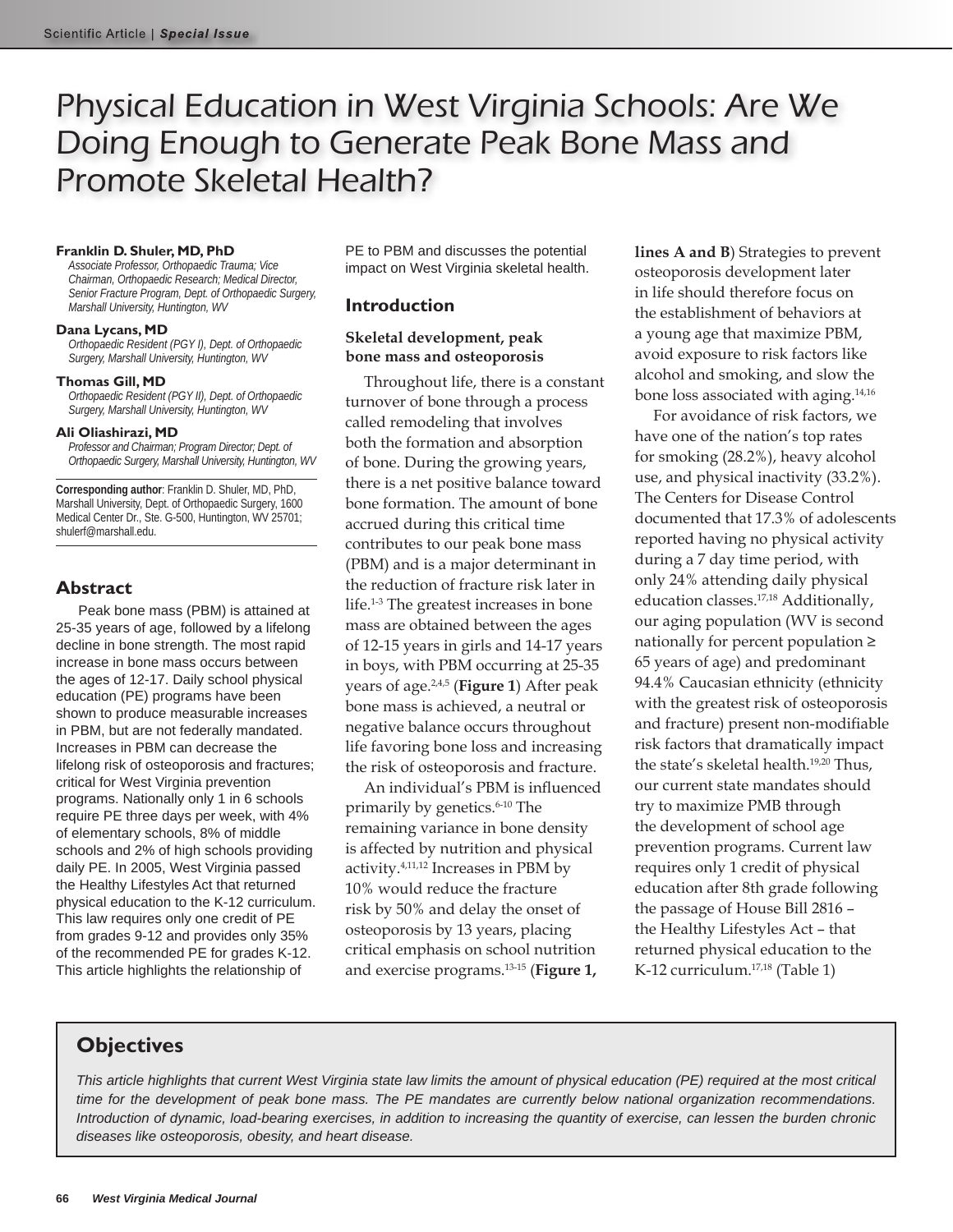



**Figure 1: Physical activity alters PBM and shifts the risk of development of osteoporosis.** *Lines A and B represent the generation of PBM following NASPE and American Heart Association recommendations. Line A illustrates the impact of continuing active lifestyle behaviors throughout adulthood, and line B illustrates the progressive bone loss due to a more sedentary lifestyle, with 33.2% of WV adults reporting no physical activity during the past month. Line C should be avoided and represents our current state mandates for PE that will not generate PBM and do not encourage the development of active lifestyle behaviors generating a greater risk of osteoporosis and greater risk of fracture. Adapted from13,14,18,20,46,47*

### **Physical Education and Evidence for Increased Bone Mineral Density**

There are few studies that have failed to show a significant difference in bone mineral density (BMD) following exercise protocols; confounding variables for these studies include insufficient intervention time, insufficient follow up, differences in exercise programs, or other factors.21-26 On the other hand, there are a large number of studies demonstrating how exercise interventions, particularly loadbearing exercises, can increase BMD and bone mineral content (BMC).

Increases in BMD are associated with increases in children's weight-

bearing physical activities.<sup>2,27</sup> A Canadian study following children over seven years showed that the group of children in the highest quartile of physical activity developed up to a 17% increase in BMC during the years of peak BMD accumulation compared to those in the lowest quartile.3 In another 8 month study, prepubertal boys were randomized into a control or intervention group which had three 30 minute sessions of moderate physical activity per week. The intervention group developed higher BMC in the femoral shaft versus the control group.<sup>28</sup> It is not known which physical activity was responsible for

the increased BMC in this study.29 Dynamic axial loading exercises, like jumping, have the greatest effect on BMD and BMC of the femoral neck and lumbar spine.<sup>30-33</sup> As mentioned previously, the type of activity is critical because short duration exercise with high loads and dynamic loading (e.g. jumping) is more important than the total duration of exercise or endurance training for skeletal strength.23,30,31,33-36 In a randomized-controlled jumping protocol in prepubescent children, a 2 foot step up exercise followed by a jump off the boxes generated an eight-fold increase in body weight force during the exercise producing a significant increase in the BMC of the femoral neck and lumbar spine at seven months.33 In another 2 year intervention trial, prepubertal girls engaged in 10 to 12 minutes of diverse weight bearing exercises, such as circuits of jumping during regular PE classes produced roughly a 2% increase in BMC per school year.37 They reported a 3.7% increase in BMC at the lumbar spine and a 4.6% increase at the femoral neck over the 2 year period, which they equated to offsetting approximately 3 to 5 years of postmenopausal bone loss. It is also important to note that the child's developmental stage affects the rate of BMC accrual. In a jumping program consisting of 10 minute intervals 3 times per week, no differences in BMC were noted for girls in tanner stage 1, but significant changes were noted in girls in tanner stages 2 and 3.32 These changes were evident in the femoral neck (2.6% higher) and intertrochanteric regions (1.7% higher) when compared to controls. They also noted an increased bone diameter at the femoral neck. A similar increase in BMC accrual and increase in bone size was reported by the Pediatric Osteoporosis Study that examined girls aged 7-9 years who participated in 200 minutes/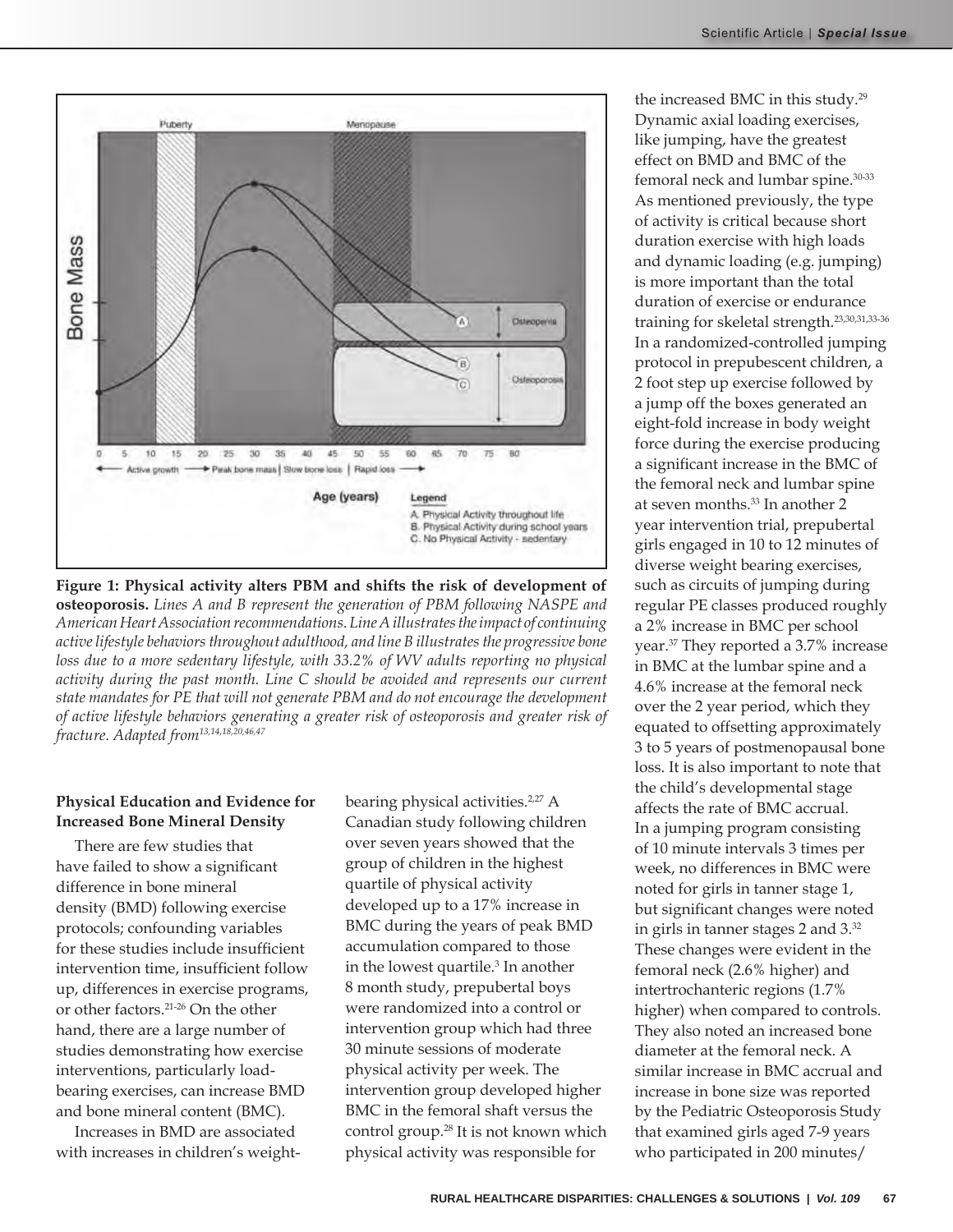

**Figure 2: WV PE requirements for K-12 compared to NASPE and American Heart Association recommendations.** *Our state's PE mandates provide only 35% of the recommended physical educational recommendations in grades K-12 and should not be considered optimal to generate behaviors that emphasize the development of an active lifestyle throughout adulthood.* 

week of general physical activity versus a less active control group.38,39

#### **Physical Activity in Childhood**

Historically, childhood has been a very active time in peoples' lives. More recently, however, playing tag at recess and school-yard basketball has been replaced with playing video games and watching television. A distinct reference for the exact timing of this change was not noted, but President Kennedy stated in 1961 that "*we are becoming a nation of spectators, ones who ride instead of walk, watch instead of play*."40 Many reasons exist for the erosion of physical activity

that include, but are not limited to, the ubiquity of video games and multimedia, child safety concerns with many parents afraid to send their kids out for unsupervised play, budgetary restrictions impacting state PE programs, and substitution of other academic requirements like computer training. It should be emphasized that there is no federal mandate for physical education, with individual states deciding the amount of PE required. This lack of national policy has resulted in only one state (Illinois) having a daily requirement for physical education

for K-12 children. In addition, only 1 in 6 schools nationally require PE 3 days per week with only 4% of elementary schools, 8% of middle schools and 2% of high schools providing daily PE.40 As a result, childhood obesity rates are the highest in US history with 16.9% of children obese.41-43 For West Virginia, 67.4% of our adult population has a body mass index (BMI) of  $\geq$  25; 32.5% with BMI ≥ 30 and 14.2% of our adolescents are obese ( $\geq 95^{\text{th}}$ percentile BMI by age and sex).<sup>18</sup> Physical activity in childhood is important for skeletal health because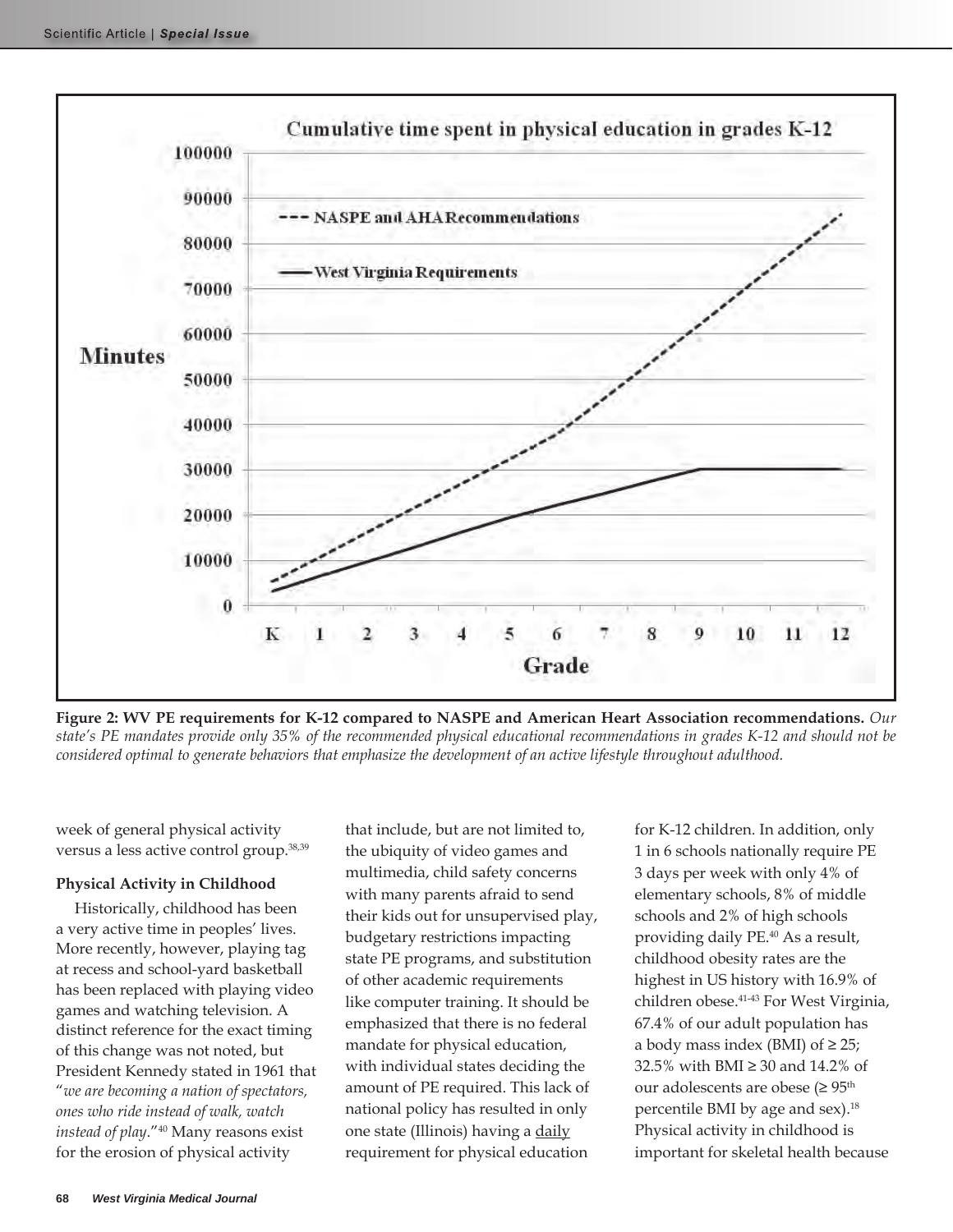| <b>Grade levels</b> | <b>West Virginia Requirements*</b>                                                 | <b>NASPE/AHA recommendations</b>                                    |
|---------------------|------------------------------------------------------------------------------------|---------------------------------------------------------------------|
| $K-5$               | 90 min per week                                                                    | 150 min per week                                                    |
| $6-12th$ grade      | $6-8th$ grade = 75 min per week*<br>9-12 <sup>th</sup> grade = 18.75 min per week* | $6th$ grade = 150 min per week<br>$7-12th$ grade = 225 min per week |
| Totals K-12         | 30240 TOTAL minutes PE                                                             | 86400 TOTAL minutes PE                                              |

**Table 1. West Virginia requirements for physical education compared to NASPE and American Heart Association recommendations.**

*\*Please note that the table uses minutes/week to compare to NASPE/AHA recommendations with WV requirements averaged.* 

mechanical loading results in an accelerated growth response in bone mineral content and structure when compared to an adult.<sup>23,44</sup> The type of activity is also important because short duration exercise with high loads (e.g. jumping) is more important than the total duration of exercise or endurance training for skeletal strength.23,31,33-36

#### **Physical Education Requirements and House Bill 2816**

The National Association of Sport and Physical Education (NASPE) has documented the state mandated PE requirements across the US.<sup>45</sup> West Virginia mandates at least 90 minutes of PE per week K-6 with one credit of PE required in grades 9-12. This report does differ from the language in WV House Bill 2816 that returned physical education to the K-12 curriculum. It is therefore worth noting the directives covered in this bill. WV House Bill 2816 mandates the following:

K-5 – PE for 30 minutes three days per week = 90 min/week;

6-8th grade – PE 1 period per day for 1 semester (about 90 instructional days)

9-12th grade – PE for 1 course credit required for graduation.

West Virginia also mandates the following: a daily recess is not required in elementary schools. There is no minimum weekly requirement for physical activity time for middle school, junior high, or high school students and physical activity can be withheld for disciplinary reasons.

As shown in **Table 1 and Figure 2**, WV is currently providing only 35% of the recommended physical educational requirements demonstrated to help prevent the burden of chronic diseases like obesity, heart disease and osteoporosis.45

### **Conclusions**

Osteoporosis-associated fragility fractures are a significant cause of morbidity in the aging US and WV population. West Virginia's PE mandates provide only 35% of the recommended physical educational recommendations in grades K-12 and should not be considered optimal to generate behaviors that emphasize the development of an active lifestyle throughout adulthood. Since peak bone mineral density is a key determinant in the onset of osteoporosis, we believe that our state would greatly benefit from improvements in its PE system to both increase the quantity of exercise to NASPE and American Heart Association recommendations and also to improve the quality of exercise. Changing current PE protocols to include dynamic, load-bearing exercises like jumping to optimize PBM generation can lessen the burden of osteoporosis for our state.

### **References**

- 1. Krall EA, Dawson-Hughes B. Heritable and life-style determinants of bone mineral density. *Journal of bone and mineral research : the official journal of the American Society for Bone and Mineral Research.* Jan 1993;8(1):1-9.
- 2. Bonjour JP, Theintz G, Law F, Slosman D, Rizzoli R. Peak bone mass. *Osteoporosis international : a*

*journal established as result of cooperation between the European Foundation for Osteoporosis and the National Osteoporosis Foundation of the USA.* 1994;4 Suppl 1:7-13.

- 3. Bailey DA, McKay HA, Mirwald RL, Crocker PR, Faulkner RA. A six-year longitudinal study of the relationship of physical activity to bone mineral accrual in growing children: the university of Saskatchewan bone mineral accrual study. *Journal of bone and mineral research : the official journal of the American Society for Bone and Mineral Research.* Oct 1999;14(10):1672-1679.
- 4. Heaney RP, Abrams S, Dawson-Hughes B, et al. Peak bone mass. Osteoporosis international : a journal established as result of cooperation *between the European Foundation for Osteoporosis and the National Osteoporosis Foundation of the USA.* 2000;11(12):985-1009.
- 5. Theintz G, Buchs B, Rizzoli R, et al. Longitudinal monitoring of bone mass accumulation in healthy adolescents: evidence for a marked reduction after 16 years of age at the levels of lumbar spine and femoral neck in female subjects. *The Journal of clinical endocrinology and metabolism.* Oct 1992;75(4):1060-1065.
- 6. Gueguen R, Jouanny P, Guillemin F, Kuntz C, Pourel J, Siest G. Segregation analysis and variance components analysis of bone mineral density in healthy families. *Journal of bone and mineral research : the official journal of the American Society for Bone and Mineral Research.*  Dec 1995;10(12):2017-2022.
- 7. Ralston SH, Uitterlinden AG. Genetics of osteoporosis. *Endocrine reviews.* Oct 2010;31(5):629-662.
- 8. Ralston SH. Genetics of osteoporosis. *The Proceedings of the Nutrition Society.* May 2007;66(2):158-165.
- 9. Ralston SH. Genetics of osteoporosis. *Reviews in endocrine & metabolic disorders.* Jan 2001;2(1):13-21.
- 10. Ralston SH. The genetics of osteoporosis. *QJM : monthly journal of the Association of Physicians.*  Apr 1997;90(4):247-251.
- 11. Recker RR, Davies KM, Hinders SM, Heaney RP, Stegman MR, Kimmel DB. Bone gain in young adult women. *JAMA : the journal of the American Medical Association.* Nov 4 1992;268(17):2403- 2408.
- 12. Heaney RP. Weight-bearing activity during youth is a more important factor for peak bone mass than calcium intake. *Journal of bone and mineral research : the official journal of the American Society for Bone and Mineral Research.* Jan 1995;10(1):172-173.
- 13. Bonjour JP, Chevalley T, Ferrari S, Rizzoli R. The importance and relevance of peak bone mass in the prevalence of osteoporosis. *Salud publica de Mexico.* 2009;51 Suppl 1:S5-17.
- 14. Bonjour JP, Chevalley T, Rizzoli R, Ferrari S. Gene-environment interactions in the skeletal response to nutrition and exercise during growth. *Medicine and sport science.* 2007;51:64-80.
- 15. WHO Study Group on Assessment of Fracture Risk and its Application to Screening for Postmenopausal Osteoporosis. *Assessment of fracture risk and its application to screening for postmenopausal osteoporosis.* Geneva: World Health Organization; 1994.